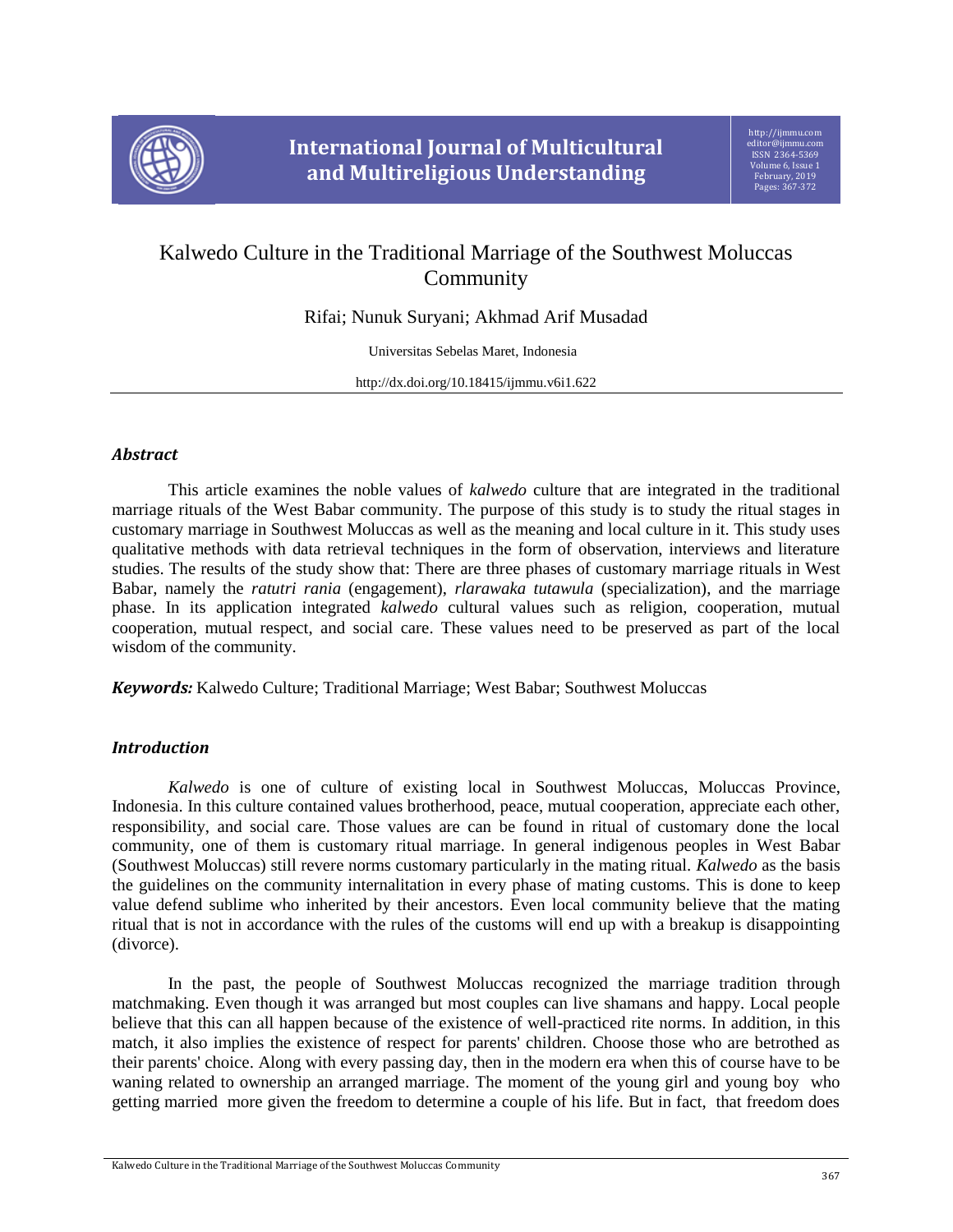not guarantee the unity and happiness of the couple. Life Indigenous people believe that it happened because of disobedience of norms custom.

Customary marriage is very important for the people of West Babar. Marriage must be carried out in accordance with the traditional norms of Kalwedo which have been determined by the ancestors. Marriage that does not heed the traditional rules of *kalwedo* is believed not to be lasting and happy. The practice of customary marriage by the West Babar community in general tends to only carry out mating (formal marriage), because it is seen as a respectable marriage. As for the type of elopement, it tends not to be practiced because it is considered to embarrass the family. If there are certain cases such as elopement, it will be subject to severe sanctions based on the provisions of *nyotalewta* which are manifestations of the *kalwedo* culture itself. Likewise, the violations called aklira (adultery) are also subject to severe sanctions. In traditional marriage rituals, it is also known as the mating property. Mating assets are one of the most important elements in a marriage. The marriage assets given by the male to the female family are generally in the form of gold, basta cloth, sheep and pigs. Basta fabric is a custom fabric whose width, type and function are arranged in *nyotalewta*. This basta cloth has motifs and patterns similar to Indian fabrics. High-value basta cloth is called *iriratailewruri*, in which there is a picture of a king and an arrow. By custom, this type of basta cloth has a higher value than red basta (*wutmermera*). Similar to indigenous peoples in other regions such as Sulawesi, marriage assets are still an important element in marital customs in West Babar. Nevertheless, for them the property is symbolic, because it must be returned to the male family. Marriage assets are not an absolute requirement in customary marriage. For the people of West Babar the most valuable assets to be brought into marriage life are *kalwedo* (safety, peace) and *niolilieta* (family, mutual respect).

It is interesting that the *kalwedo* culture as a cultural heritage of the ancestors of the Southwest Moluccas islands is so dominant in the traditional marriage rituals in West Babar. The elements of kalwedo are fused at each stage of the traditional marriage ritual. In this article, these stages will be discussed along with the meanings in them.

### *Research Methods*

This study uses qualitative methods with data retrieval techniques in the form of observation, interviews and literature studies. The literature study was carried out by analyzing books, journals and articles related to Kalwedo culture and traditional marriage traditions in Southwest Moluccas. This research was conducted to understand the cultural values of Kalwedo in traditional marriage rituals in Southwest Maluku.

### *Result and Discussion*

Customary official marriage is a marriage that is deemed honorable because it is carried out in accordance with the traditional norms of Kalwedo. In fact, it appears that official betrothal marriage is one of the values of a very sacred and lively ritual. Formal marriages are usually preceded by two important phases, namely the engagement phase and the phase of engagement (Leunupun, 2012). According to Verkuyl (1979: 48), the engagement phase is the test phase as the preparation period before entering the marriage phase. The special phase is a series of ritual actions, in which the male and female parties are found, know each other, to enter the marriage phase.

Kalwedo Culture in the Traditional Marriage of the Southwest Moluccas Community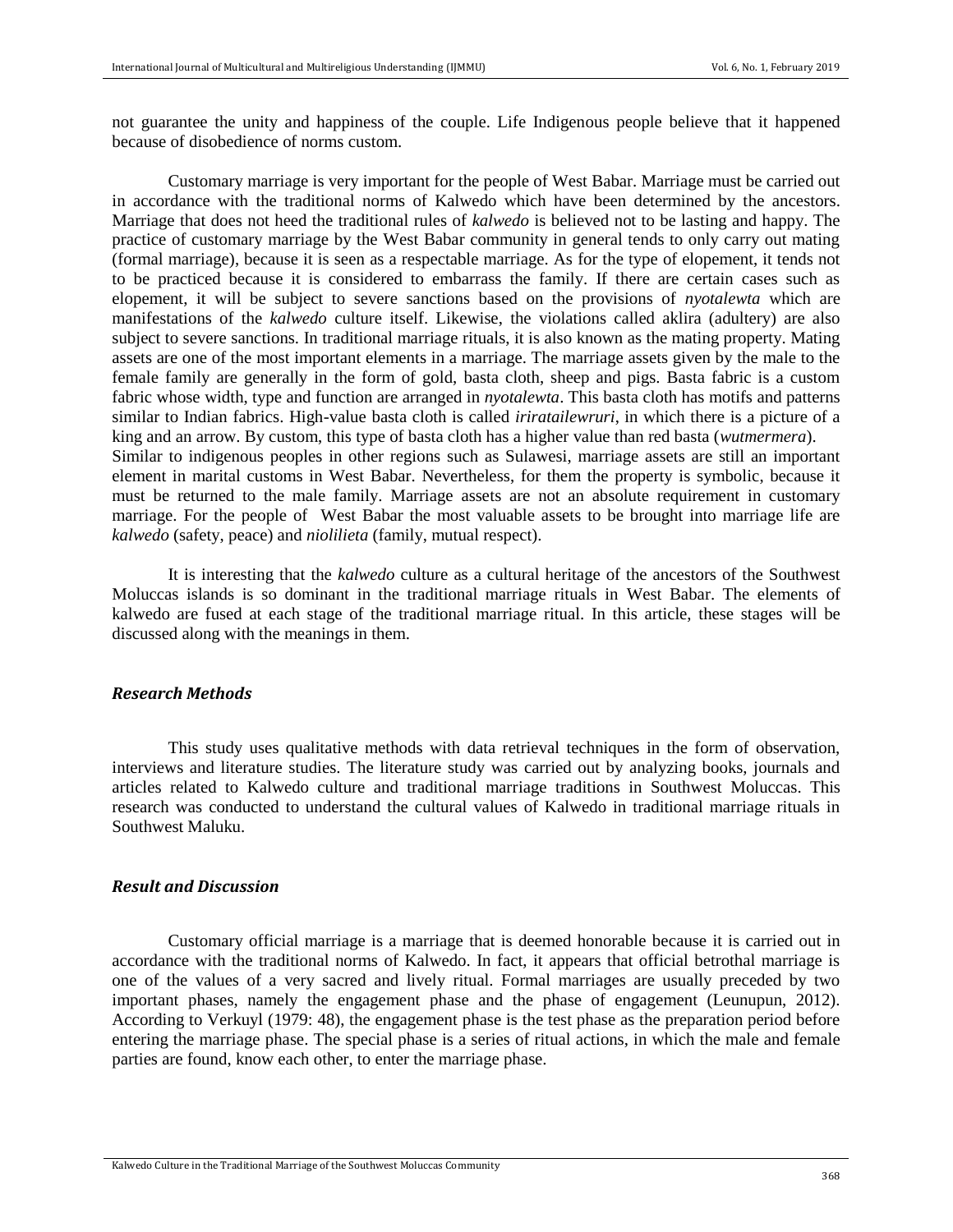#### *1. Engagement Phase*

Engagement phase or *ratutri rani* is the preparation phase before entering the marriage phase. In this phase, one bond has been established between the prospective bridegroom and the prospective female bride called the engagement bond. In the past, this engagement bond was only known by the parents of the two brides. Its nature is very closed because it still applies the determination of a mate by parents. The arrival of prospective bridegrooms to meet the bride's family always uses the *kalwedo* greetings. The greeting is a greeting in building good relations with the female family. This shows that the traditional norms of *kalwedo* have always been a measure in determining the life partner who wants to be engaged. The values that are expected to emerge at this stage are the value of peace, courtesy, responsibility, honesty, loyalty, attitude of sacrifice, and hard work.

Parents will always function in directing their children based on the Kalwedo cultural values themselves. In the past, every parent has the right to determine a mate for their children. But at the present time the determination of a mate by parents is less practiced. This happens because the determination of mate by parents is considered irrelevant in the present, where each child should be free to choose their own spouse. Engagement ties to the West Babar indigenous people, for example on Wetang Island, are usually characterized by the provision of certain items from the parents of men to the parents of women. Giving can be in the form of fiance rings, clothing, *segeru*, coconuts, fish, soap, and other items. These items are usually called wurakaiti. When translated freely, then *wurakaiti* can mean goods or items.

If during the engagement phase there is a misappropriation of the bride and groom, for example, marrying another man, then the male offender can be withdrawn from the female side, but in the form of a fine in the form of one pair of gold and one basta cloth. This shows the application of values of responsibility that are in line with the *kalwedo* culture.

### *2. Specialization Phase*

The special phase *(rlarawaka tutawula)* is the second stage in the West Babar traditional wedding ritual. This phase is usually preceded by notification from the male side to the female family. The news anchor always uses *kalwedo* greetings when entering the candidate's house (girl). If the woman accepts it, they will respond with kalwedo words from inside the house. The notice was then conveyed, which essentially asked for the willingness of the female family. Next they discussed the right time to make a special trip. If it has been agreed upon by both parties, then the process of specialization can be carried out. The general process of specialization can be explained as follows: first, in accordance with the custom in force in customary marriage, the parents of men must convey their intentions to the *makodiplola* in this case *saniri soa* that they intend to make a special offer. *Makodiplola*, the male family, then conveyed the intention to the female family of *makodiplola*. Generally, the custom communication process is always built with *kaldedo* greetings to show a sacred heart sincerity. Furthermore, the *makodiplola* of the women's family gathered the family to determine the time for the special occasion. The agreement reached will be submitted to the male family through a contact called *komruli*.

Komruli is a liaison between the women's family and the male family. The communication process between *komruli* and family always begins with the *kalwedo* greeting. The main task of a *komruli* is to discuss and determine the time of the party with the male family as a place of interest for the female family.

Secondly, the requirements for specialization according to customary requirements are the preparation of one betel leaf and betel nut as much as one lildiamna (betel leaf place), one lildiamna tobacco, and one bottle of sopi water. *Lildianmna* is a place of betel leaves woven from *pandan* leaves in certain shapes and sizes.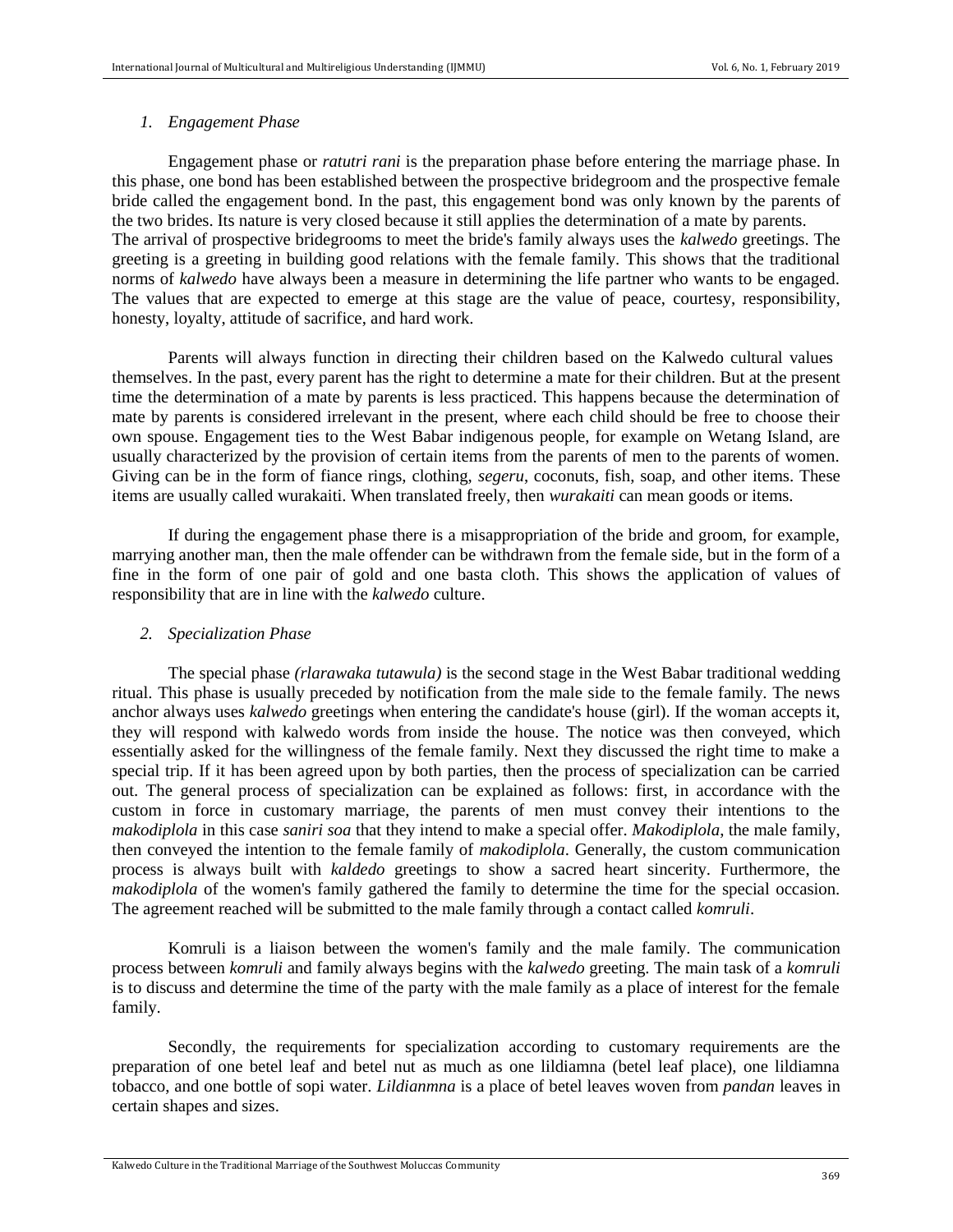Third, in the implementation of the time-agreed specialization, the male family came to the women's family. After arriving at the house of the female family and welcome to enter, they first deliver the Kalwedo greetings and are returned by the female family with the words Kalwedo. Furthermore, the ingredients in the form of betel leaves, betel nut, tobacco, and sopi water carried by the male family were placed on the table. These materials cannot yet be utilized, especially for *sopi* water, which cannot be drunk, if the wishes of the male family have not been approved by the female family. Even so, because of customary demands, the women's family continues to serve the male family with the same material. This was done as a form of appreciation to the male family.

Fourth, there is only one spokesperson from each party. In general, the delivery of the intentions of both parties begins with the Kalwedo greeting and is greeted royally by the audience with the words hoe, then the purpose is symbolically expressed through traditional language. The customary language in question is a language specifically used in customary events and is not commonly used in everyday life. The male family can express their wishes as follows:

*"kalwedooo ama yali ina nara amaidie makpeitiaramma winione itie laadipede mmaipie mawakepe mpiara mlakoye, kalwedo…".*

The meaning: Greet peace, my new family, we see that there are superior seeds here. Therefore we came to ask him to keep it, *kalwedo* ... (Watloly, et al, 2012: 258).

When a female family welcomes the Kalwedo greeting, it means that the arrival of the male family is blessed and well received. Kalwedo is a typical greeting of indigenous people on the island of Wetang, which applies generally in daily association but can also be used in formal events. When a woman's family approves, then the sopi water, betel nut, betel leaf, and tobacco brought by the male family can be eaten and drunk together. Sopi water is a symbolic meaning of a male family. If the request to marry a male family is rejected, soopi water and other luggage must be brought back.

Fifth, after enjoying a meal brought by a male family, then the female family responds using traditional language, such as *"oo Kalwedo ama yali ina nara, matrimantarnieka wakwamidinema, mawakde mmpiarpespese enekwali oriayami mmpiareme, nlaape natilna nawoo de myoratreri onni ede aai"*. Meaning: peace be upon you, we accept your request, but we ask that our child be guarded as we ourselves guard it and in time if he has been with you so that you never forget us.

The male and female families then discuss marriages including marriage assets (*nwaneliwokwokni nialeini*). In Wetang customary marriage, the property of marriage is only a symbol and more important is niolilieta (living well and loving each other). According to the Wetang people, marriage is not a buying and selling transaction like the expression *"Nalekle uliuli de adi riorni ma liani de melima de tartore tarwelue so tnioorni wnieli neka nioli pespese rletpespesa hartani dede tomma. Nlape nioli nala mde raan kuona kai, riwre rano ranattie"* (since ancient times according to customary regulations, marriage is not buying and selling, because the marriage property is living well. Happiness is a valuable asset as a provision to enter and live a marriage life. If in the future the husband's life behavior is not good, then a wife may advise him.

The next stage is *naanawelatioa.* The *naanawelatioa* program has three stages, the first stage (*iine*). In the first stage, the demands that must be fulfilled by male families in the customary provisions were two pigs and two goats. The second stage (but this), is done the next day. One goat was burned in this second stage (it must be burned and the horns must be wrapped so that it does not burn) and one pig was also burned the same day. Next is the preparation stage for teteta (chopping meat) and daini (chopping base). Traditionally, it was worth gold and basta cloth (in time it will be returned to the male family) and removed from the storehouse of male property (lokra or kotawnyota). Lokra means container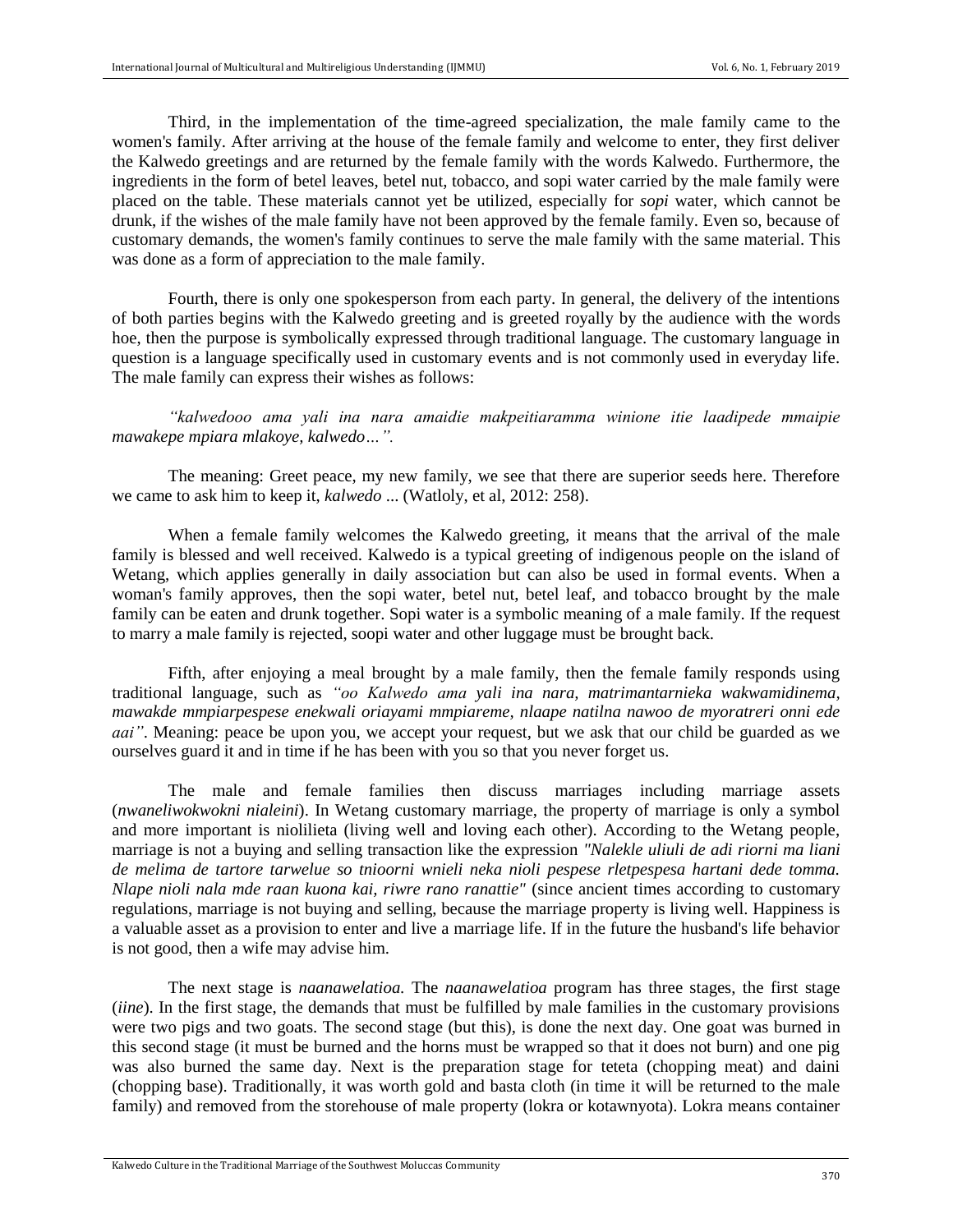and kowtanyota means the contents of the container. If a man comes from another customary environment, he must pay one pair of gold and one cloth basta as a sign of marriage and is called wurawadki (lamp). So the treasure is likened to a shining lamp in a female family's house and serves as a liaison for two families.

Third stage, riniorarapnyora (serving). Services from the male family to the female family to end the naanawelatioa and farewell program. Naanawelatioa has a positive value that is reminiscent of the husband's responsibility towards his wife. Naanawelatioa reminded husbands that the assets that are worthy of entering marriage are mutual respect, respect, and a good life (niolipespesarletpespesa).

#### *3. Marriage Phase*

The final stage in the Southwest Moluccas community wedding tradition is the conduct of marriage. In accordance with custom, the two brides must use the traditional clothes of koka, lelimaa, wui, krapmaa (basta cloth, gold bracelets, necklaces, gold earrings). Male traditional clothing, namely using basta cloth on the head shaped skullcap, basta cloth scarves, basta cloth as a belt (nalawra), and wearing gold in the ear. Women's traditional clothing, namely, using basta cloth (nalawra), black clothes (cele), moon gold on the forehead, crescent gold on the chest, and gold earrings on the ears.

Before the bridegroom is escorted to the bride's home, there is advice given by the family or parents. The counselor says kalwedo and is welcomed with hoe (truly and surely), and vice versa with the bride. Then the bridegroom is escorted to the bride's house accompanied by a traditional song. After arriving at the bride's house, the male elders knock on the door with a song called diarki (a type of traditional song sung at certain events, such as marriage ceremonies, construction of traditional houses, and family relationship building activities). Diarkii which is sung must be inspired by a cheerful, peaceful and joyful spirit. Diarkii which is imbued with the spirit of Kalwedo and the message to live a good life that describes life intimacy, brotherhood, manners, and mutual respect. If the chanting of diarchy is penitniarni and marani wurni (showing off wealth and greatness) then it will not be permitted to enter the house and the door will be closed. If the female family has said the door is not locked, it is an invitation for the male family to enter the house.

After entering, the male family shook hands with the female family. After that the groom sits next to the bride. Furthermore, customary marriages are carried out (rorni ma liani) by rieramama (custom leader). The customary leader endorses marriage with nlookra. Nlokra is a request for blessing and protection for the household of the two brides. Reyramarna is an important figure in the village. This figure is considered authoritative and masters the custom provisions, history, and special knowledge relating to various rites. Reyramarna plays an important role in intellectual rites. In accordance with the times, in addition to customary marriage, also carried out at the Civil Registry Office, confirmation and blessing were carried out ecclesiastically by the Pastor. The wedding program is generally accompanied by eating together and singing traditional songs that contain prayers so that the bride and groom are blessed. For example:

*"O Riwao mlima meriayo, o Mriei wukiamunio rayamao, o Rayamai yominio kpoli wulio, Hi nararer moililio"* (meaning: because of the marriage of the two brides of the family from various gathering places, gathered together and together to God to protect the bride and groom's household) (Watloly, 2012). The wedding program is accompanied by a traditional dance called seka (done by making a circle and holding hands). In the middle of the circle there is a big tifa with two legs or pray and is beaten by one or two people. Two or three people beat a small tifa. Small Tifa is a tifa that is not legged and is called tiwla, besides that one or two women are dancing or *nloy*.